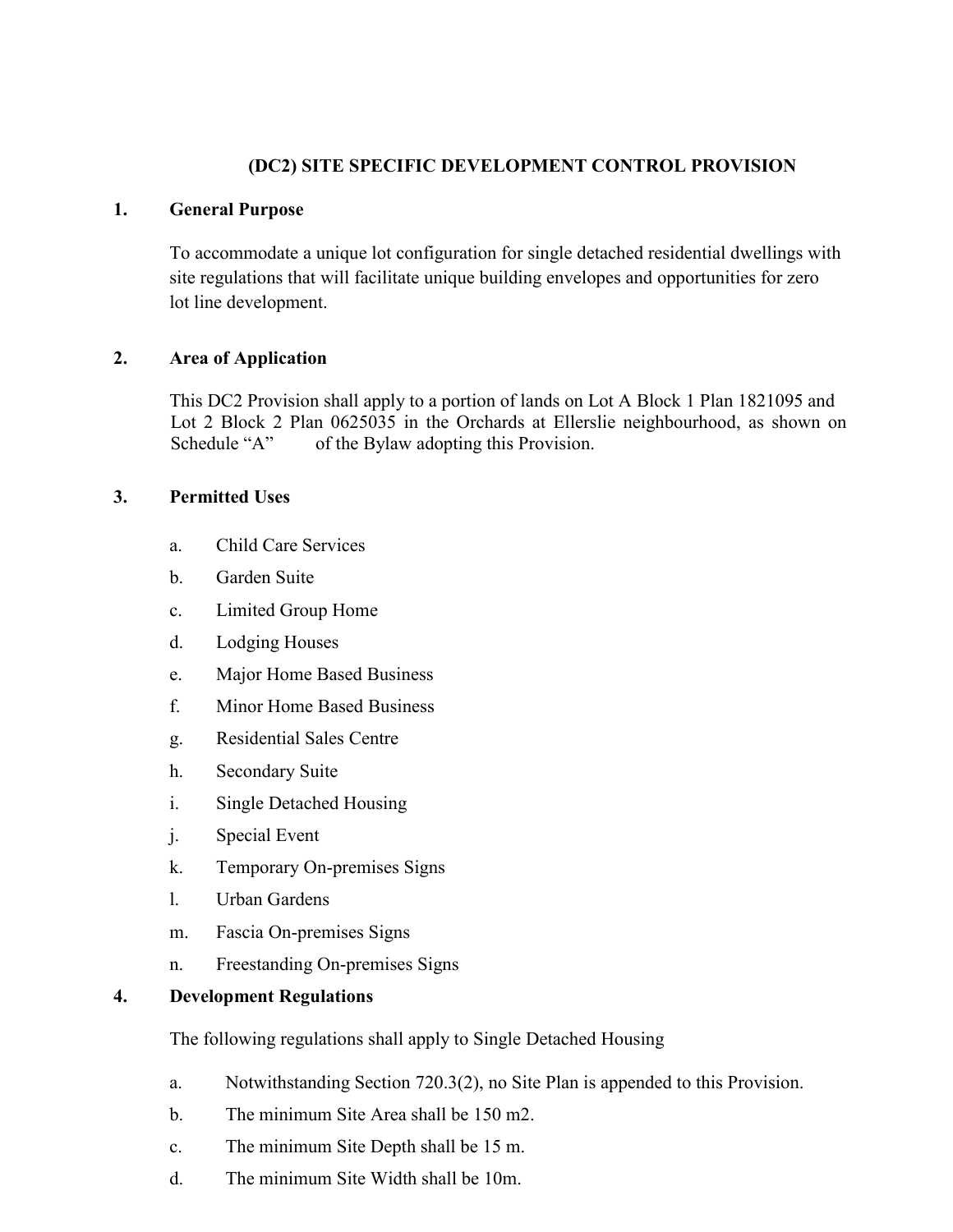- e. The maximum building Height shall not exceed 13.0 m.
- f. The maximum Site Coverage shall be 60%.
- g. The minimum Front Setback shall be 2.0 m.
- h. The minimum Rear Setback shall be 4.0 m.
- i. The minimum Side Setback shall be 1.2 m, except that it shall be:
	- i. A minimum of 2.4m where the Side Lot Line abuts a public roadway, other than a lane.
	- ii. The minimum Side Setback Abutting a Lane shall be 1.2 m.
- j. A Zero Lot Line Development shall be permitted where:
	- i. The minimum Side Setback on one side shall be 1.5 m, except that it shall be:
		- 1. A minimum of 1.5 m where the Side Lot Line abuts a public roadway, other than a Lane.
		- 2. The minimum Side Setback Abutting a Lane shall be 1.2 m.
- k. All Dwellings shall include a front attached Garage, and may face a public roadway or a lane.
- l. The distance between any portion of these front attached Garage doors and the public roadway shall not be less than 4.0 m.
- m. All roof leaders from the Dwelling must be connected to the individual storm sewer service for each lot.
- n. Discharge from roof leaders shall not be directed to the maintenance easement.
- o. The owner of a lot within a development proposed for the Zero Lot Line Development and the owner of the adjacent Lot shall register, on titles for all adjacent lots, a 1.5 m private maintenance easement that provides for:
	- i. A 0.3 m eave encroachment easement with the requirement that the eaves must not be closer than 0.9 m to the eaves of the building on an adjacent parcel;
	- ii. A 0.6 m footing encroachment easement; and
	- iii. Permission to access the easement area for maintenance of both properties.
- p. The owner of the Site proposed for the Zero Lot Line Development shall register on all titles within the Zero Lot Line Development Site as well as all titles on the adjacent Site a restrictive covenant and easement that:
	- i. Requires a drainage swale constructed to City of Edmonton Design and Construction Standards; and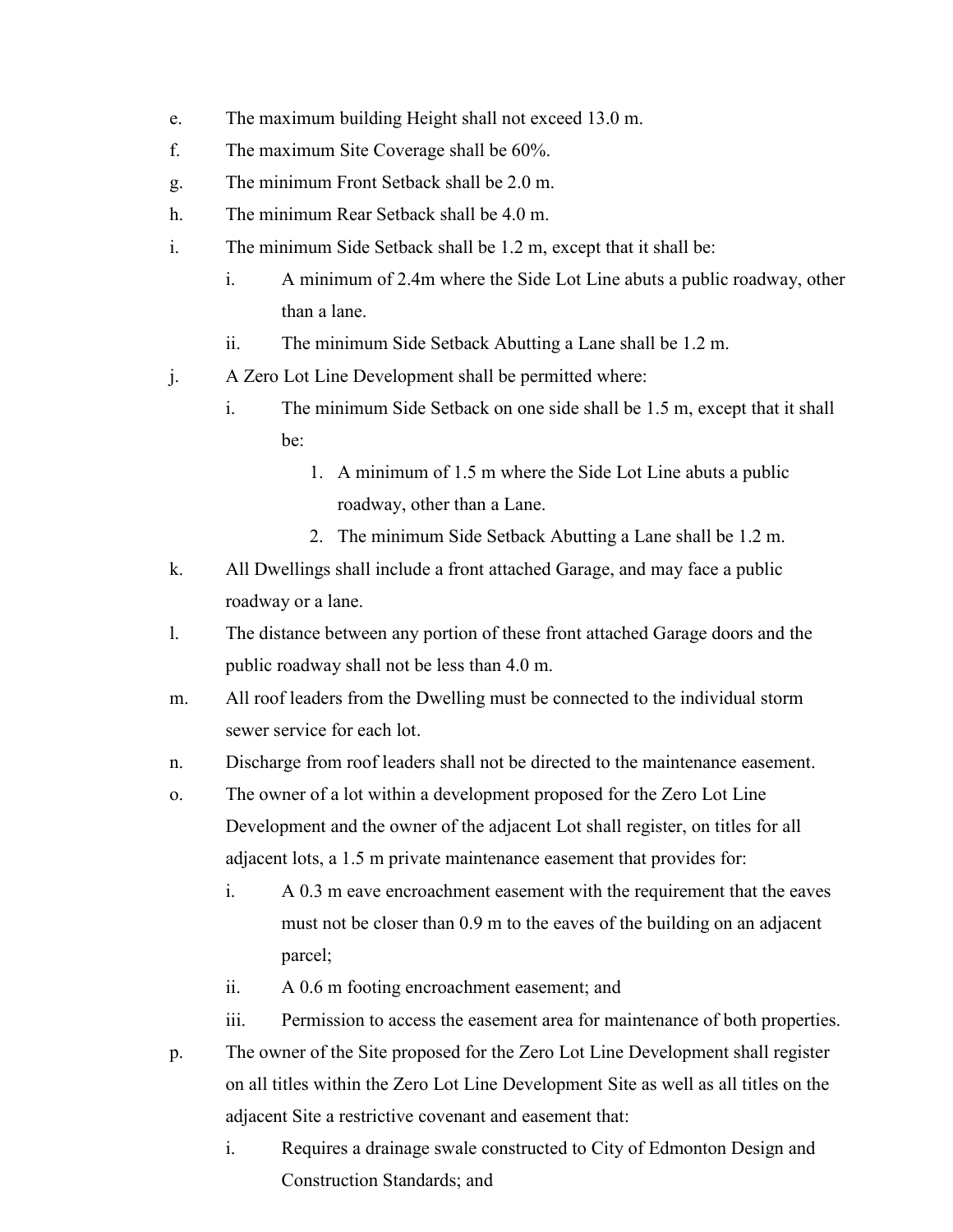- ii. Provides for the protection of drainage of the Site, including the right for water to flow across Lots and the requirement not to inhibit the flow of water across lots.
- q. The owner of the Site proposed for the Zero Lot Line Development shall register a utility easement(s) on, where necessary, all Lots within the Zero Lot Line Development and the Abutting Lots to ensure adequate access for utility maintenance.
- r. The minimum Side Setback to the corner cut for Corner Lots shall be 0.3 m as shown on the figure below:



- s. Separation Space shall not be required.
- t. Landscaping shall be provided on a Site in accordance with the following:
	- i. One tree and two shrubs.
- u. Impermeable Material shall not exceed 90% of the total Site Area.
- v. Notwithstanding Schedule 59H, the following regulations shall apply:
	- i. On a Site for a Show Home or Residential Sales Centre, Fascia Onpremises Signs identifying the builder, contractor or real estate company associated with the Show Home or Residential Sales Centre shall be allowed on Site. The maximum Area for any such single Sign shall not exceed 2.0 m<sub>2</sub> and the top of the Sign shall not be located higher than the second Storey.
	- ii. A maximum of two Fascia On-premises Signs on any Site of a Nonresidential Use shall be allowed. The Signs shall only face a public roadway other than a Lane and the Signs may be illuminated. The maximum Area for any such single Sign shall not exceed [2.0](javascript:void(0);) m<sup>2</sup>. A Fascia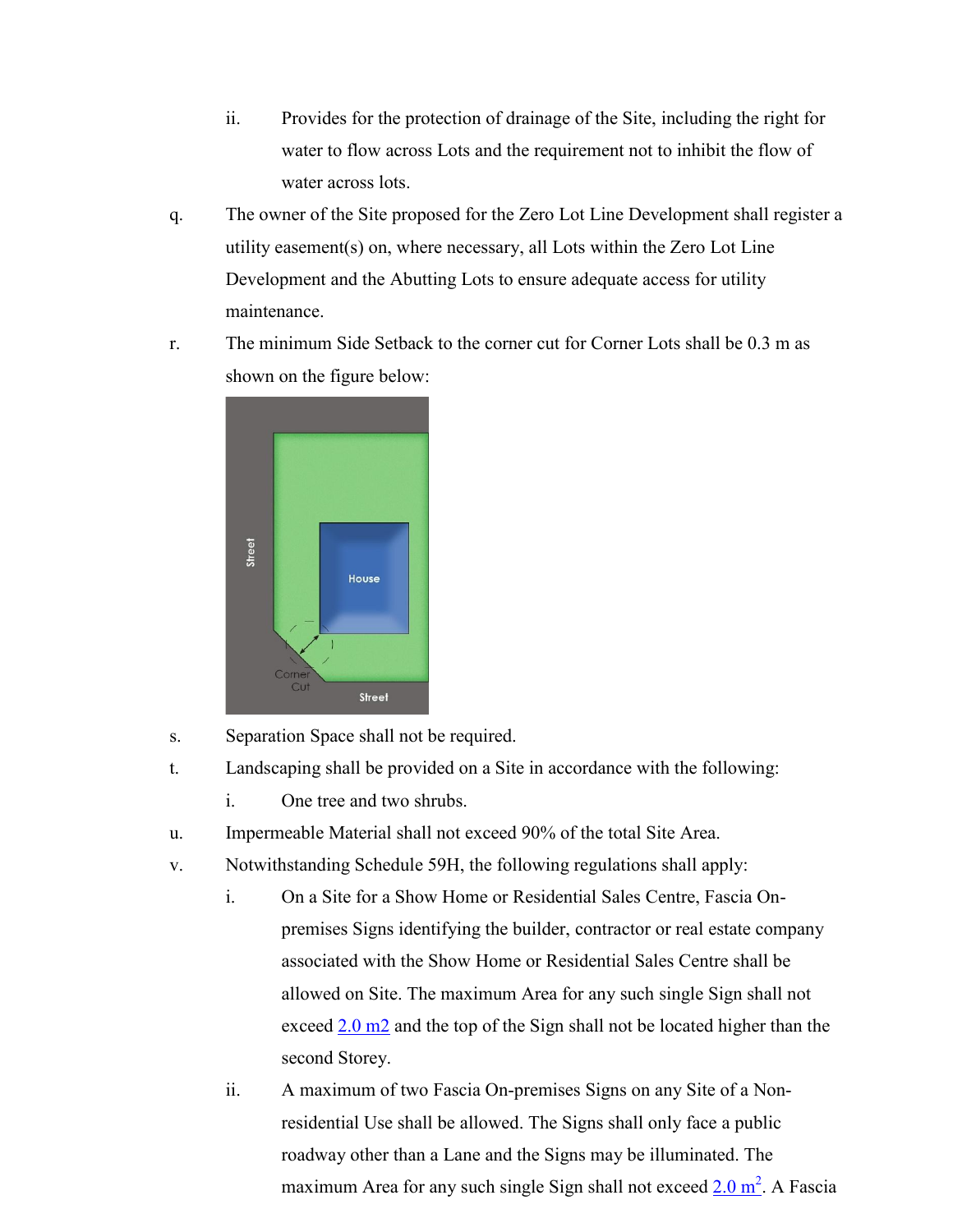Sign shall not extend higher than  $75 \text{ cm}$  $75 \text{ cm}$  $75 \text{ cm}$  above the floor of the second Storey. The top of a Fascia Sign on a one Storey building shall not extend more than 30 [cm](javascript:void(0);) above the building roof or parapet wall. Any Fascia Sign, which extends over a public right-of-way or passageway intended for pedestrian travel shall maintain a minimum clearance of  $2.4$  m.

- iii. A maximum of two Freestanding On-premises Signs may be placed at each entrance to a subdivision, neighbourhood or Mobile Home Park. The Signs shall not exceed a Height of  $1.8 \text{ m}$  $1.8 \text{ m}$  and shall have a maximum Area of  $4 \text{ m}^2$  $4 \text{ m}^2$  $4 \text{ m}^2$ . The Copy on such Signs shall be restricted to the marketing name of the subdivision and the official municipal name of the neighbourhood. The marketing name of the subdivision and the official municipal name of the neighbourhood shall be of equal prominence and shall be located entirely upon private property within the Area they refer. The marketing name shall not be the same as an official municipal name previously assigned to another neighbourhood in the City of Edmonton.
- iv. A maximum of two Fascia On-premises Signs may be placed on permitted structures at each entrance to a subdivision, neighbourhood or Mobile Home Park. The Signs shall not exceed the Height of the structure and shall have a [m](javascript:void(0);)aximum Area of  $4 \text{ m}^2$ . The Copy on such Signs shall be restricted to the marketing name of the subdivision and the official municipal name of the neighbourhood. The marketing name of the subdivision and the official municipal name of the neighbourhood shall be of equal prominence and shall be located entirely upon private property within the Area to which they refer. The marketing name of a neighbourhood shall not be the same as an official municipal name previously assigned to another neighbourhood in the City of Edmonton.

#### **5. Urban Design Regulations**

a. Each Dwelling shall be individually defined through a combination of architectural features that may include variations in rooflines, projection or recession of the façade, porches or entrance features, building materials, or other treatments.

b. Dwellings on Corner Site shall have flanking side treatments similar to the front elevation.

#### **6. Additional Development Regulations**

a. The following regulations shall apply to Residential Sales Centres: